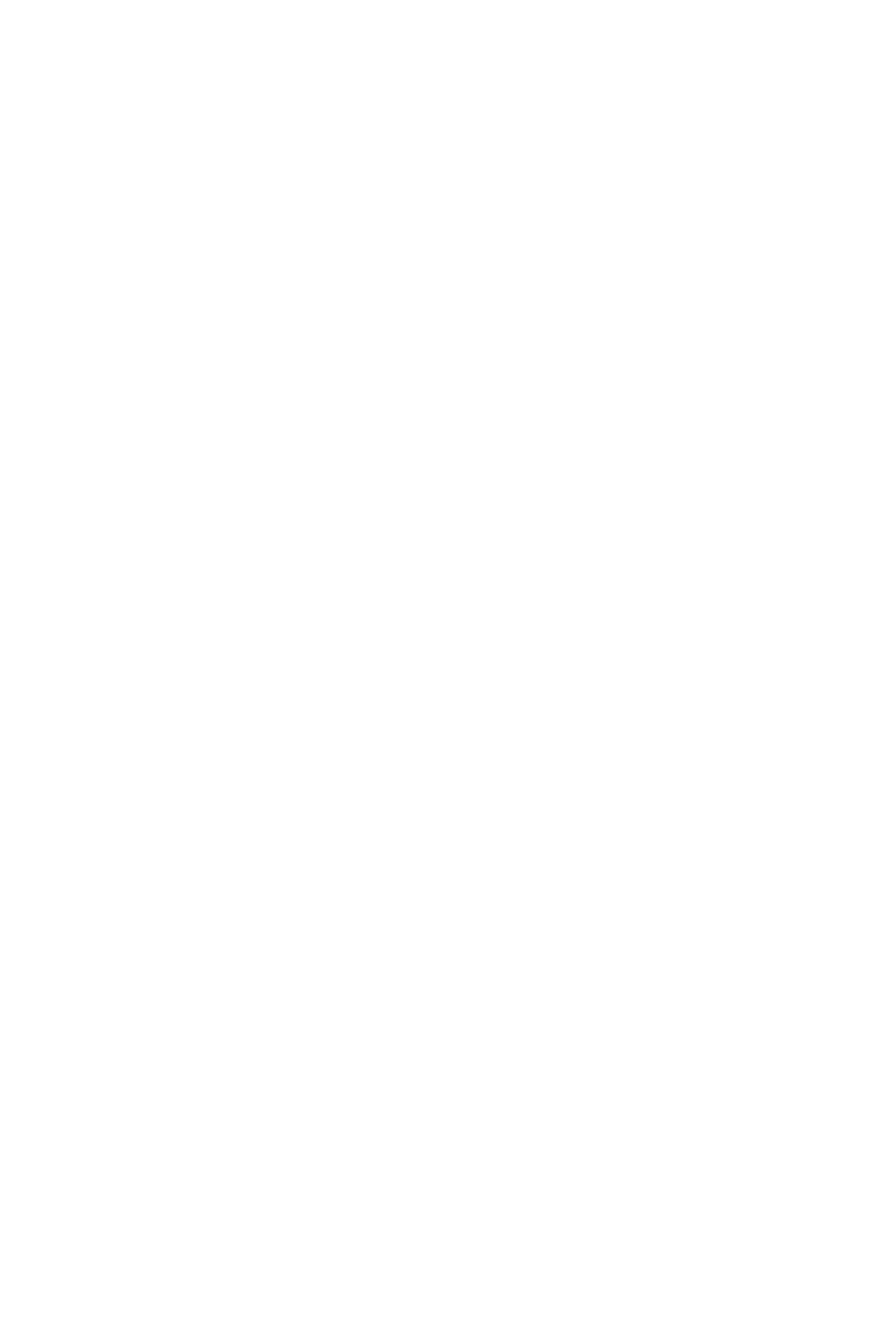# Keep Law Alive

**James Boyd White**



Carolina Academic Press

Durham, North Carolina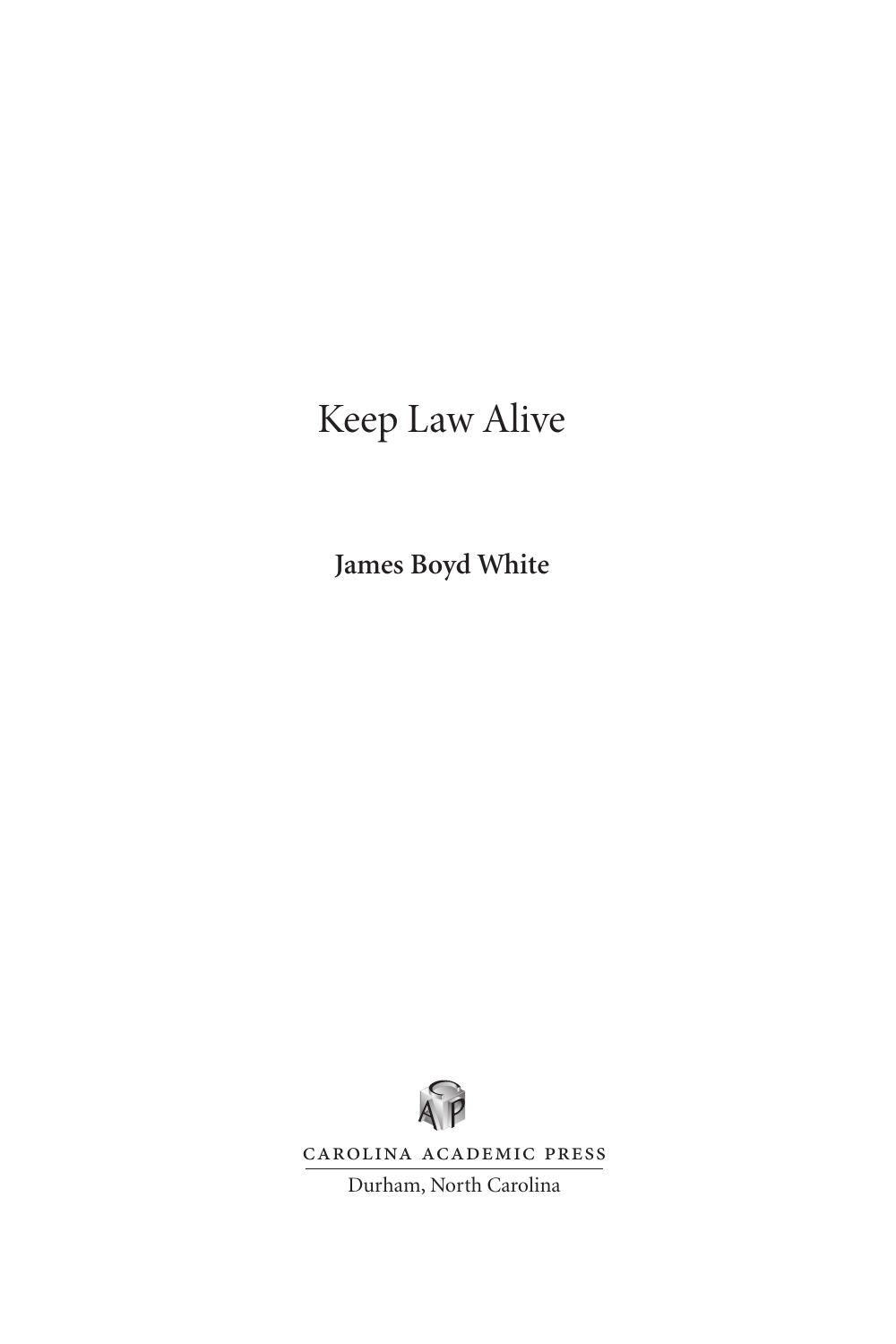Copyright © 2019 James Boyd White All Rights Reserved

Library of Congress Cataloging-in-Publication Data

Names: White, James Boyd, 1938– author. Title: Keep law alive / James Boyd White. Description: Durham, North Carolina : Carolina Academic Press, LLC, 2019. Identifiers: LCCN 2019003160 | ISBN 9781531015077 (alk. paper) Subjects: LCSH: Law—United States. | Law—Philosophy. Classification: LCC KF389.W45 2019 | DDC 340/.1—dc23 LC record available at https://lccn.loc.gov/2019003160

e-ISBN: 978-1-5310-1508-4

Carolina Academic Press 700 Kent Street Durham, North Carolina 27701 Telephone (919) 489-7486 Fax (919) 493-5668 www.cap-press.com

Printed in the United States of America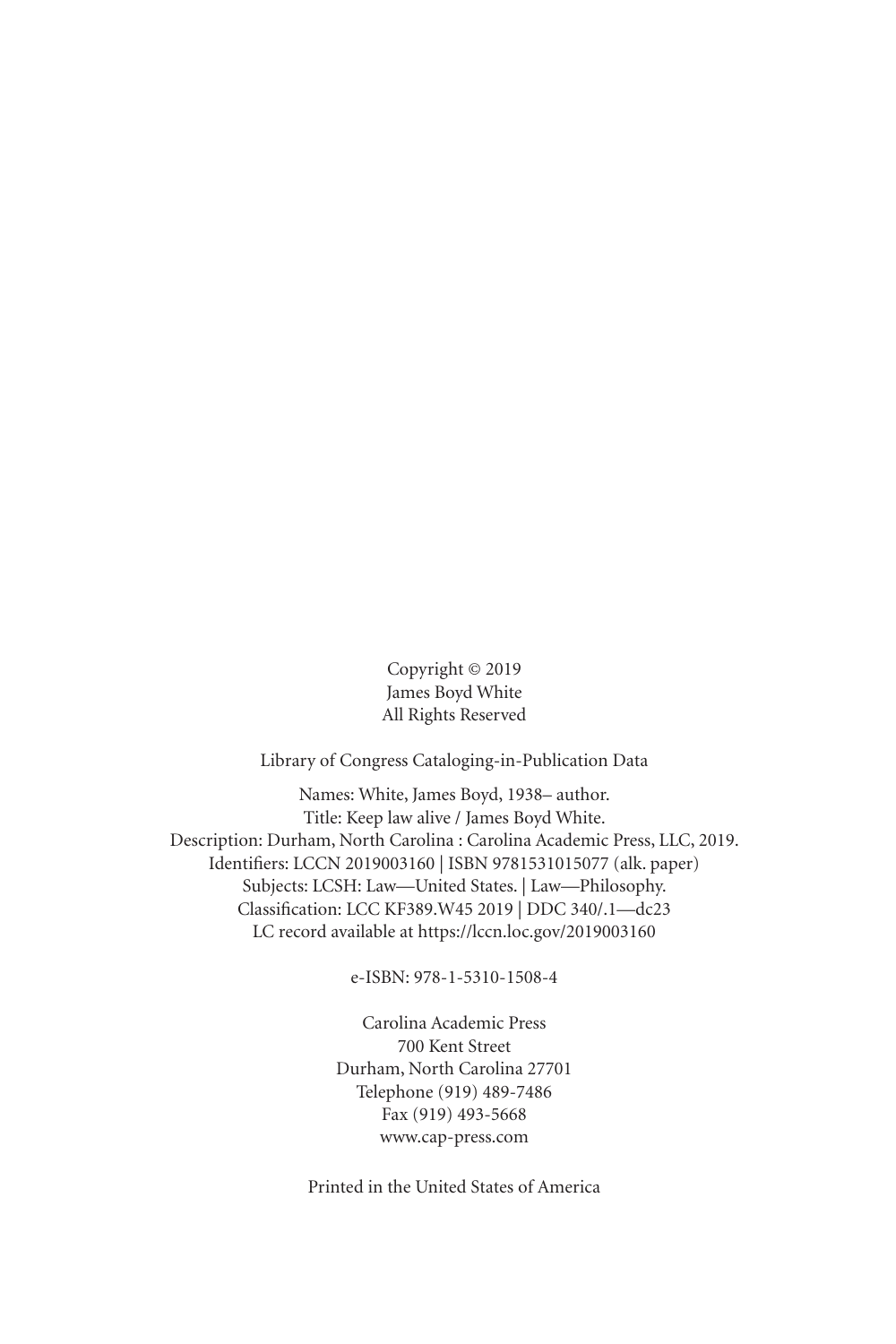*To Mary*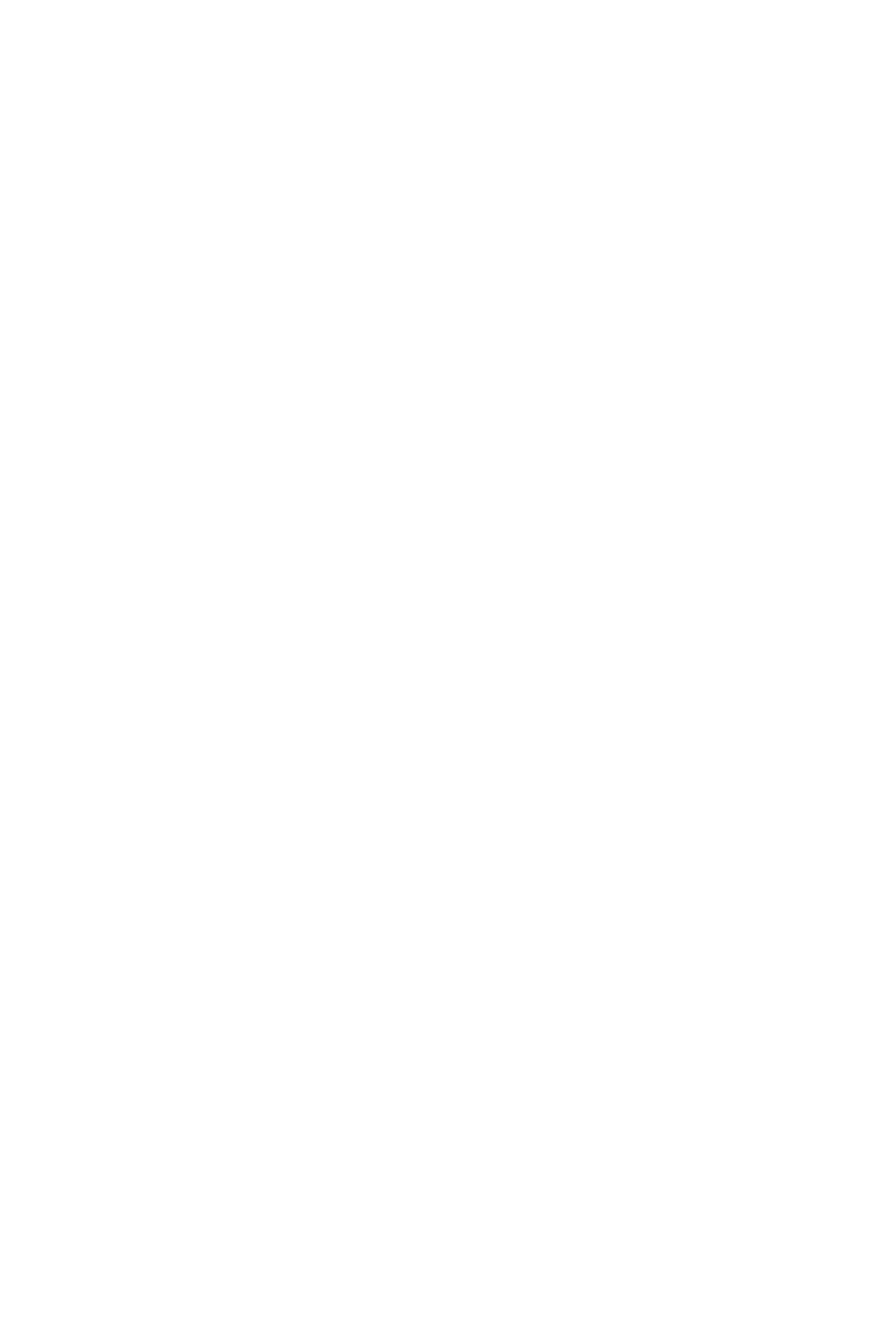# **Contents**

# *Acknowledgments* xi *Foreword* xiii

ONE + LEGAL KNOWLEDGE AS AN ART: Reading (and Writing) a Statute 3

What Lawyers Know 4

The Lawyer as Writer 7

The Model Penal Code 10

*Codifying the Criminal Law* 11 *Interpretation* 12 *Putting the Code to Work* 14 *Conflicts of Discourse and of Purpose* 15 *Facing Tensions and Contradictions* 18

## two % Legal Knowledge as an Art: Reading (and Writing) a Judicial Opinion 23

*Schenck v. United States* 25 *Abrams v. United States* 28 Holmes's Opinion in Dissent 31 *The Beginnings of First Amendment Law* 34 *Difficulty and Paradox* 37 *An Act of Imagination* 39 Legal Knowledge as a Writer's Knowledge 41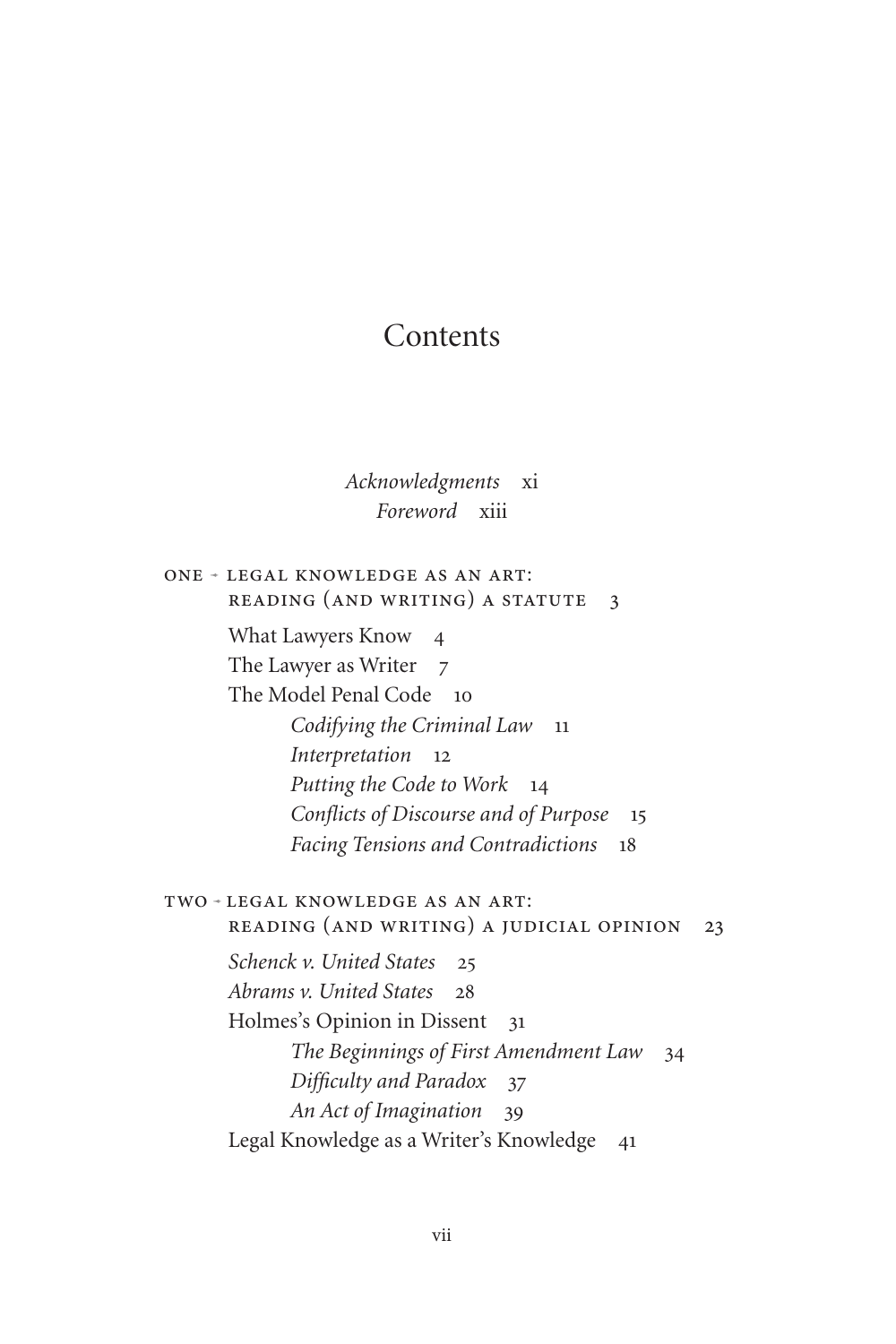# THREE  $*$  WHAT'S WRONG WITH OUR TALK ABOUT RACE? 45

*Huckleberry Finn* 46 The Problem of Race-Talk 48 *The National Narrative* 50 *What Is Race?* 52 *The Unique Experience of African Americans* 54 *Stereotype vs. Malevolence* 58 *Abstract Judicial Language* 61 *The "Cost" to the White Student* 62 How Should We Think about Race? 63 *Civil War Amendments* 64  *"State Action"* 66 *Justice Douglas* 69 *Which Race?* 71 *The "Fact" of "Race"* 74

The Language of War 75

### FOUR  $+$  TENSIONS DEFINING THE ART OF LAW 81

Law as Language 82

Tensions in Legal Thought and Expression 85 *Between Legal Language and Ordinary Language* 85 *Between Law and Other Specialized Languages* 88 *Between Opposing Lawyers* 89 *Between Competing but Plausible Readings of the Law* 91 *Between Substance and Procedure* 93 *Between the Particular and the General* 94 *Between Law and Justice* 95 *Between the Past and Present—and the Future Too* 97 Addressing These Tensions in Writing 97 Consequences 98 *The Law Is Not the Rules* 98 *The Law Is Not Policy* 99 *The Law Establishes a Set of Possibilities for Original Thought and Expression* 100 *The Law Is an Art of Mind and Language* 102 What Does This Mean about Justice? 103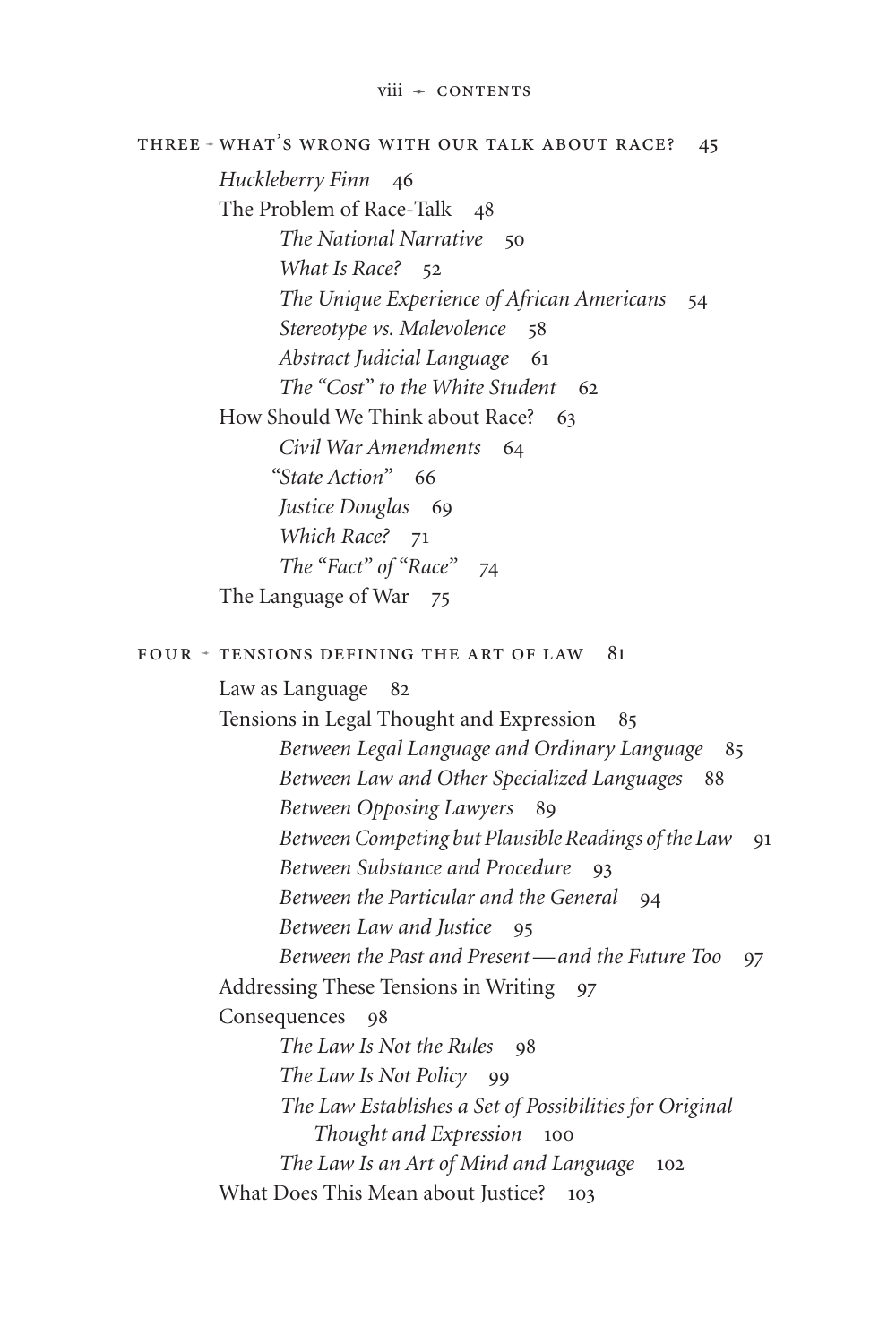#### five % Law, Economics, and Torture 107

Making the Rich Richer 109 *The Consumer Dream and the Ideology of the Market* 110 *Advertising and Propaganda* 112 *The Fact of Empire* 113 *Democracy at Work* 115 The Disappearance of Law 115 *The Courts and the Law Schools* 116 *Cost-Benefit Analysis* 119 *What Law Can Be* 120 Dehumanization 122 *The Propaganda of Torture* 123  *"The Need for Information"* 124 *Irrationality* 125 *Human Slavery* 128 Democracy and Empire 130  $SIX + DIFFICULTY AND RESPONSIBILITY IN$ THE FACE OF EVIL 135 Reading Augustine's *Confessions* 138 *Translations* 138 *The Narrative* 139 *Transformations* 140 *Failure and Conversion* 141 After the Narrative 142 *Memory* 143 *Time* 143 *Genesis* 144 The Modern Lawyer 145 *Antigone Voilée* 147

> *Afterword* 155 *Works Cited* 161 *Cases Cited* 165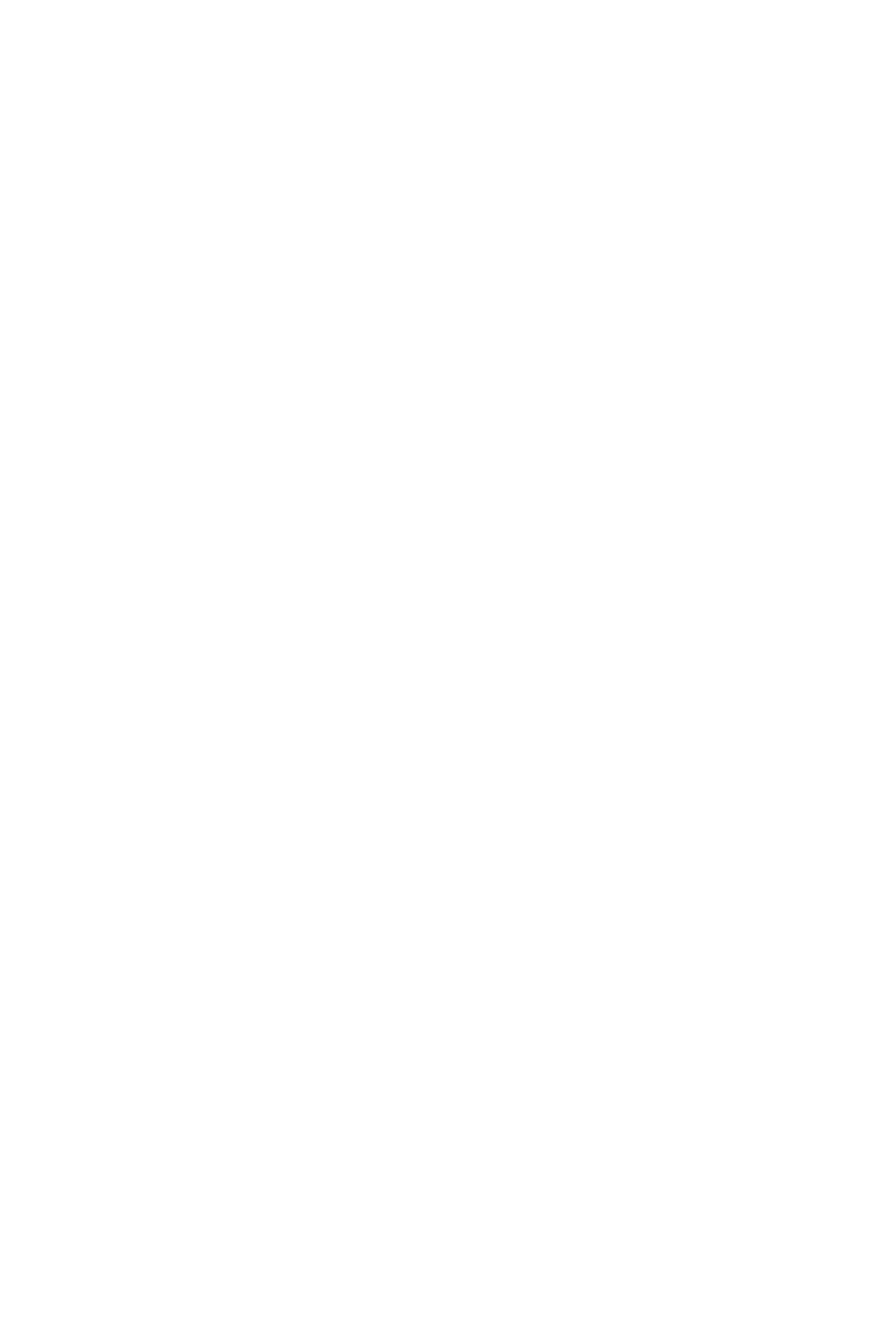# Acknowledgments

IT IS A REAL PLEASURE to be able to thank the following friends, who generously read and criticized this book, or parts of it, in draft: Walter Brueggemann, Richard Dawson, Julen Etxabe, Jeanne Gaakeer, Sarah Higinbotham, Martha Jones, John McCausland, Julian Davis Mortenson, Jeffrie Murphy, Pauline Phoa, Jefferson Powell, Jack Sammons, Barry Sullivan, Winnifred Sullivan, Jacobien van Dorp, Joseph Vining, Robin West, and Mary White.

Parts of each chapter have been published elsewhere in somewhat different form and are here reprinted by the kind permission of the publishers. Versions of chapters one and two appeared in "Legal Knowledge," 115 *Harvard Law Review* 1396 (2002); an earlier version of chapter three appeared in "What's Wrong with Our Talk about Race?," 100 *Michigan Law Review* 1927 (2002); a rather different form of chapter four appeared in "An Old-Fashioned View of the Nature of Law," 12.1 *Theoretical Inquiries in Law,* paper 13 (Tel Aviv University) (2010); an earlier version of chapter five appeared in "Law, Economics, and Torture*,*" in *Law and Democracy in the Empire of Force,* 265, (edited by me and Jefferson Powell, 2009); parts of chapter 6 appeared in "Augustine's *Confessions* as Read by a Modern Law Teacher," 29 *Journal of Law and Religion* 330 (2014); other parts of that same chapter use material from "The Word and the Law," 41 *Georgia Law Review* 923 (2007), including excerpts from a play by François Ost, *Antigone Veiled* (2004).

I am grateful to Carolina Academic Press for the remarkable cover to this book, which is worth attention. It not only has a beautiful and provocative design, it is founded upon a photograph that has thematic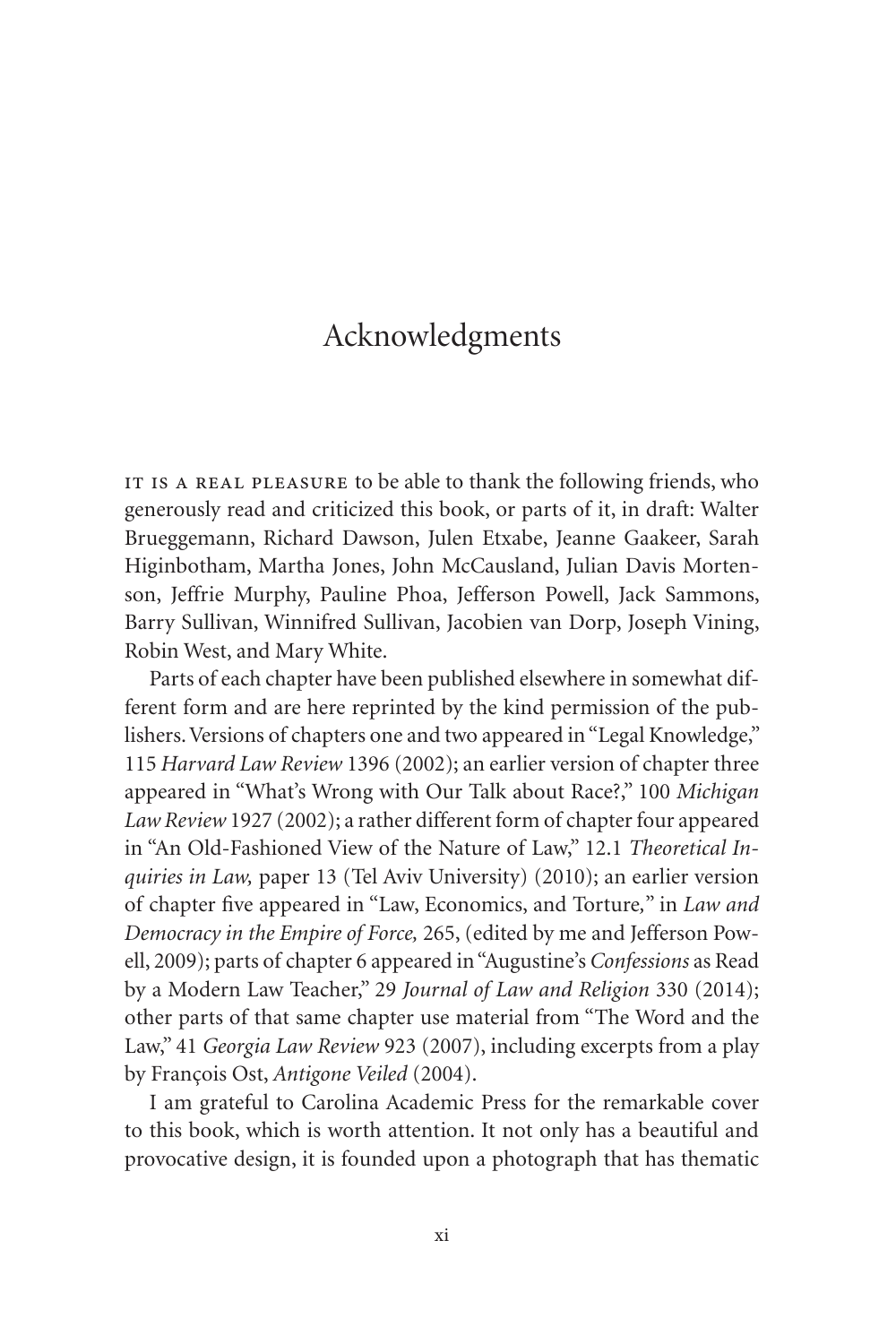connections with the book itself. The photo is a picture of the Capitol building in Washington, which we were told was taken in 1865 or thereabouts. That was the year of Abraham Lincoln's second Inauguration, during which he would have given his Second Inaugural Address from the steps we can see in the picture, a moment in our history of which we can all be proud.

*A note for the reader:* you will notice that sometimes books are cited in the footnotes with no designation of the author, and in those cases, I was the author.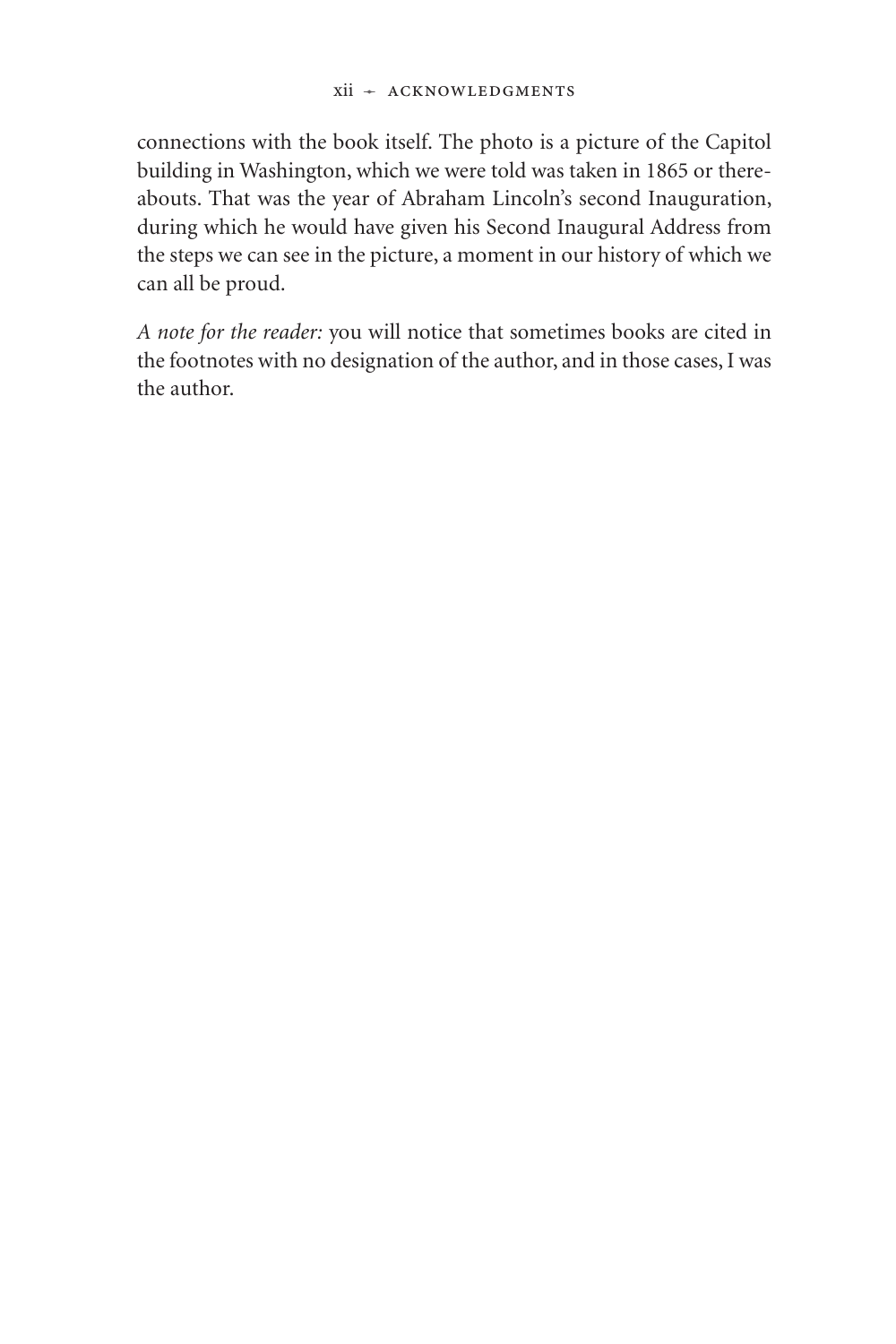# Foreword

MY IDEA IN THIS BOOK is to express my sense of what law is like at its best—how it works, what it offers us, what it requires of us, both as lawyers and as citizens, and what it would mean to lose it. I want to do this at this time in history because, as I say immediately below, I think the law as we know it is subject to serious threats today, threats I elaborate both explicitly and implicitly in the body of the book.

## 1

The book begins with an immersion in legal thinking of a kind I believe to be of a high and traditional order, and ends with the recognition of another sort of thinking and being which I think may help us live with and respond to the threats I mention.

In it I speak from a world—the world of law and democratic government in which I grew up and was educated and led most of my working life—that is now in peril in our country. This world was built upon the imperfect but real assumption that our polity is a constitutional democracy, based upon a fundamentally reliable electoral process, and that, with all its defects—some of them serious indeed—law is an institution that should be treated with utmost respect as an essential and valuable part of our public world.

My concern here is not with the fundamental features of the rule of law—such as a democratically elected legislature, an independent judiciary committed to respecting authorities external to itself, the requirement that laws be public, the existence of checks and balances designed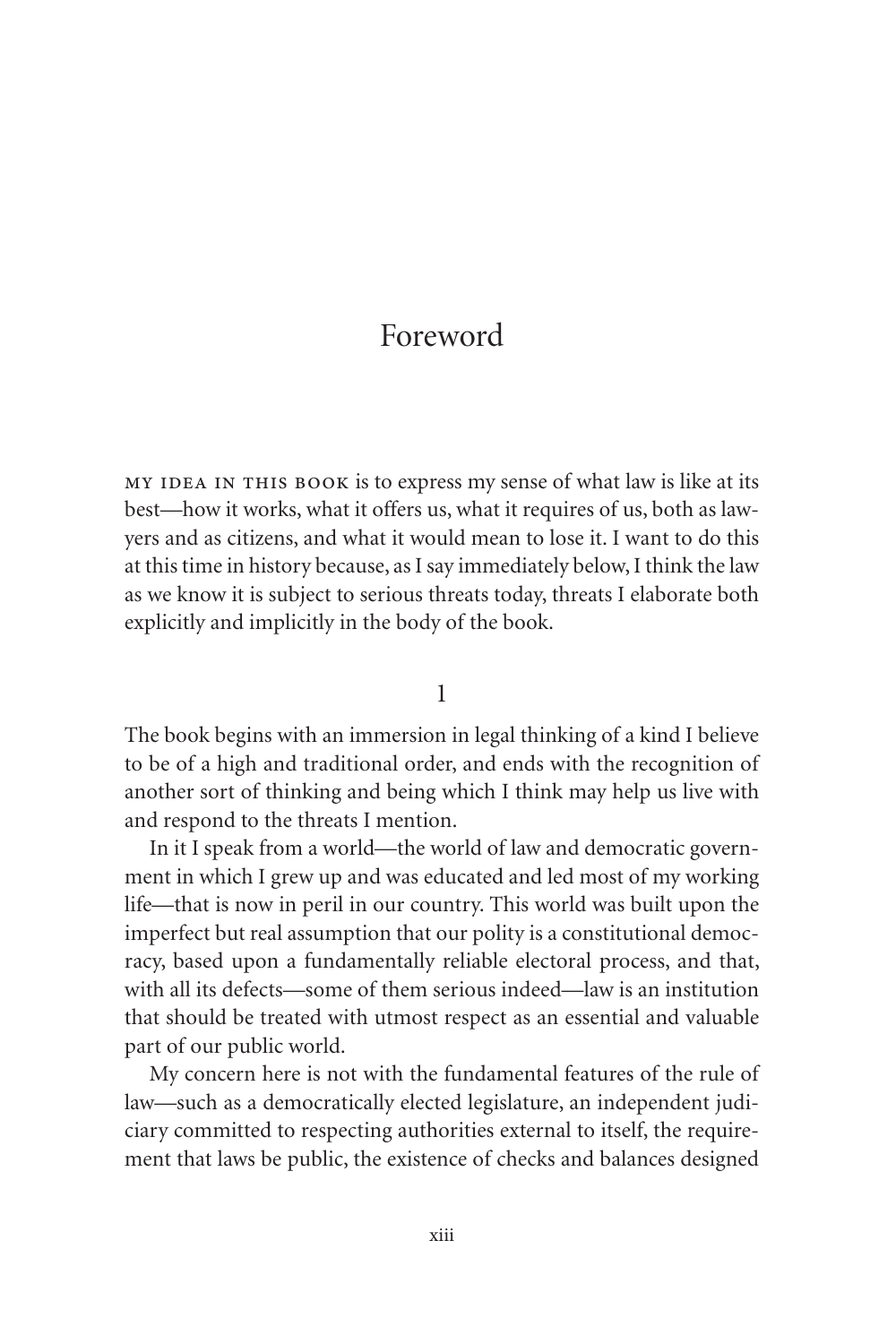to ensure that power is not concentrated in one person or one institution, the principle of habeas corpus that no person should be detained without judicial review of his or her case, the basic requirements of due process of law, the idea of a commonwealth of shared values and interests, the sense that at the heart of every legal case is the question of justice—although every one of these principles is foundational and under serious threat.

A principle I do elaborate is the idea that the work of the judiciary should consist of responsible engagement both with the range of authoritative texts and practices that bear upon the case and with the reality of the world in which the decision will have its life—that is, both with what is commonly called the law and with justice itself. For at the heart of every legal case is the question of justice. As I say in chapter five,<sup>1</sup> I think the Supreme Court of the United States is in danger of losing its commitment to that principle. If so, it will lose its dignity and value as a court as well, becoming just another arena in which political battles are fought out without real regard either to law or to justice.

My aim in this book is not so much to develop the points just made, important though they are, as to define the complex intellectual, ethical, and emotional life at the heart of the law, the life by which the principles I identify are themselves given their life and definition. We could after all have a legal system in which all those principles were nominally affirmed, but which was so crude and thoughtless in its work that they did not in the end mean much after all.

What kind of thinking and writing gives these principles real life? My own sense is that what law calls for in those who practice it, or teach it, or live with it in other ways, is at heart an art, an art of language and composition. The law in this living sense is not just a set of rules or institutions, but an activity of the mind and imagination—a form of life—that has the value of justice at its heart.

What I say here about law is meant to be an expression of basic fealty and respect, both for what the law has been and what it can be. It is necessarily my own version of the life of the law that is recorded here. I am speaking about law as I learned it and practiced it and taught it. I know

<sup>1.</sup> See "The Disappearance of Law," pages 115–22 below.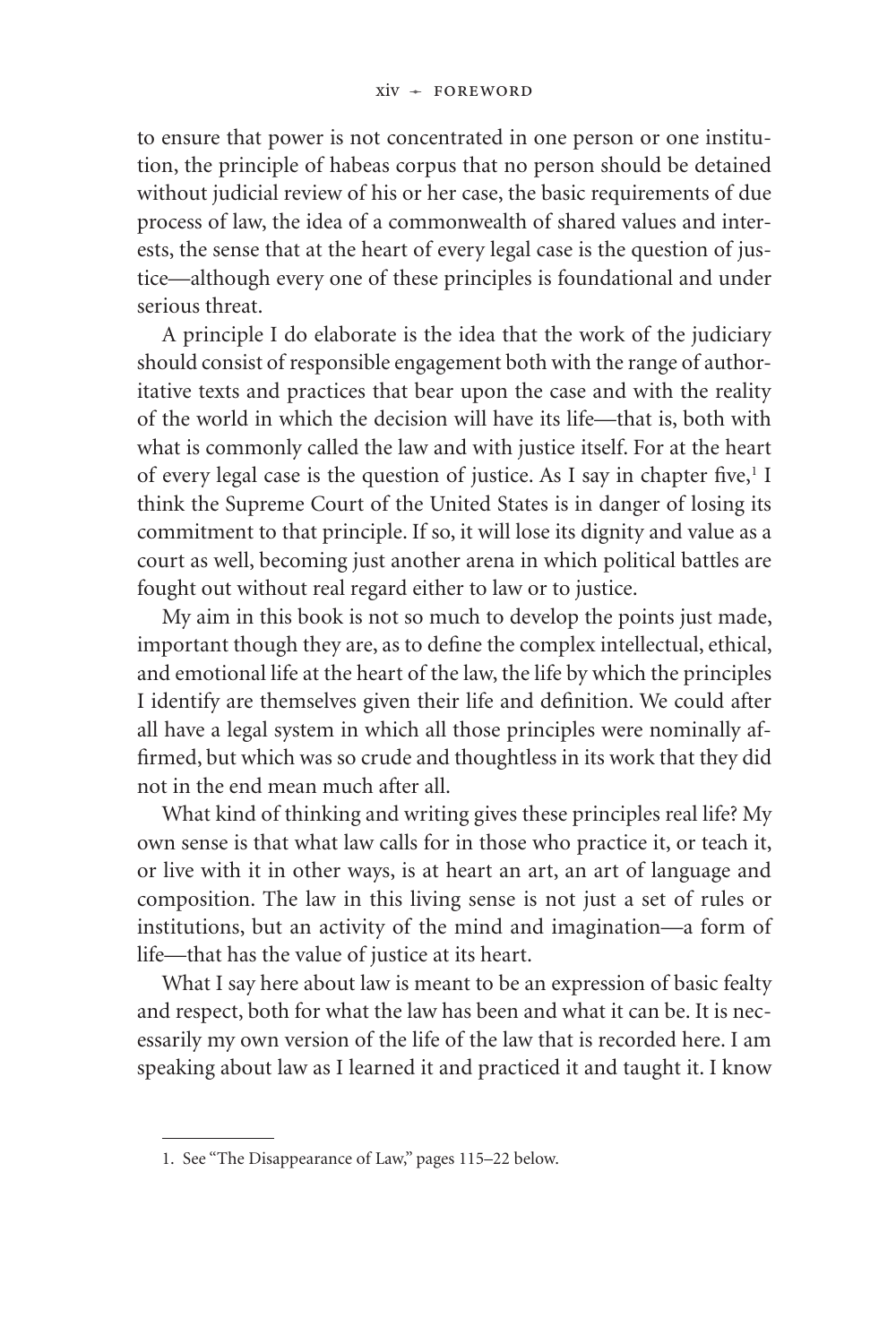other lawyers would do it differently, which is a good thing, and I hope some do write books of their own, differences and all.

I am speaking both to lawyers, who will naturally have their own ideas about the life of the law, and to nonlawyers, whom I hope to give a sense of how one person at least understands it. My idea is that this book can be read by students in law school and those considering it, by their teachers, by practitioners, and by people with no legal training or experience at all. This means that sometimes I will give information that is unnecessary for some readers; likewise, I will sometimes ask of the reader something that is easy for the lawyer, hard for the nonlawyer.

The book is written in two voices: the voice of the legal expositor and critic in the body of the chapters, where I mainly speak of the reader in the third person, and the voice in the passages between the chapters, where I ask questions of and invite responses from the reader, whom I here mainly address in the second person, as "you." I hope these two voices complement each other, even, and perhaps especially, where there is tension between them.

The questions I put at the end of each chapter are meant to offer topics of thought for your consideration, not to call for instant answers. You of course may have questions of your own, in which case I encourage you to write them down. Questions of both kinds, yours and mine, can be something of a guide to future reading and thinking, a kind of tool-kit with which to approach both the chapters that follow and your other experiences of law, past and future.

The idea is that as you respond to the material in the text, both as you first read it and as you respond to my questions or your own, you will be engaging with it as a lawyer might, and thus be in a better position to see what it is we may be losing.

### 2

It is important to say that the threat to the law I speak of is not an entirely new thing or the work of any one person or group. As I will say in chapter five, some of the movements I deplore have been at work for some time and are quite widespread.

But things do seem to be changing very fast, and it is impossible to predict where we will be when this book is actually published, let alone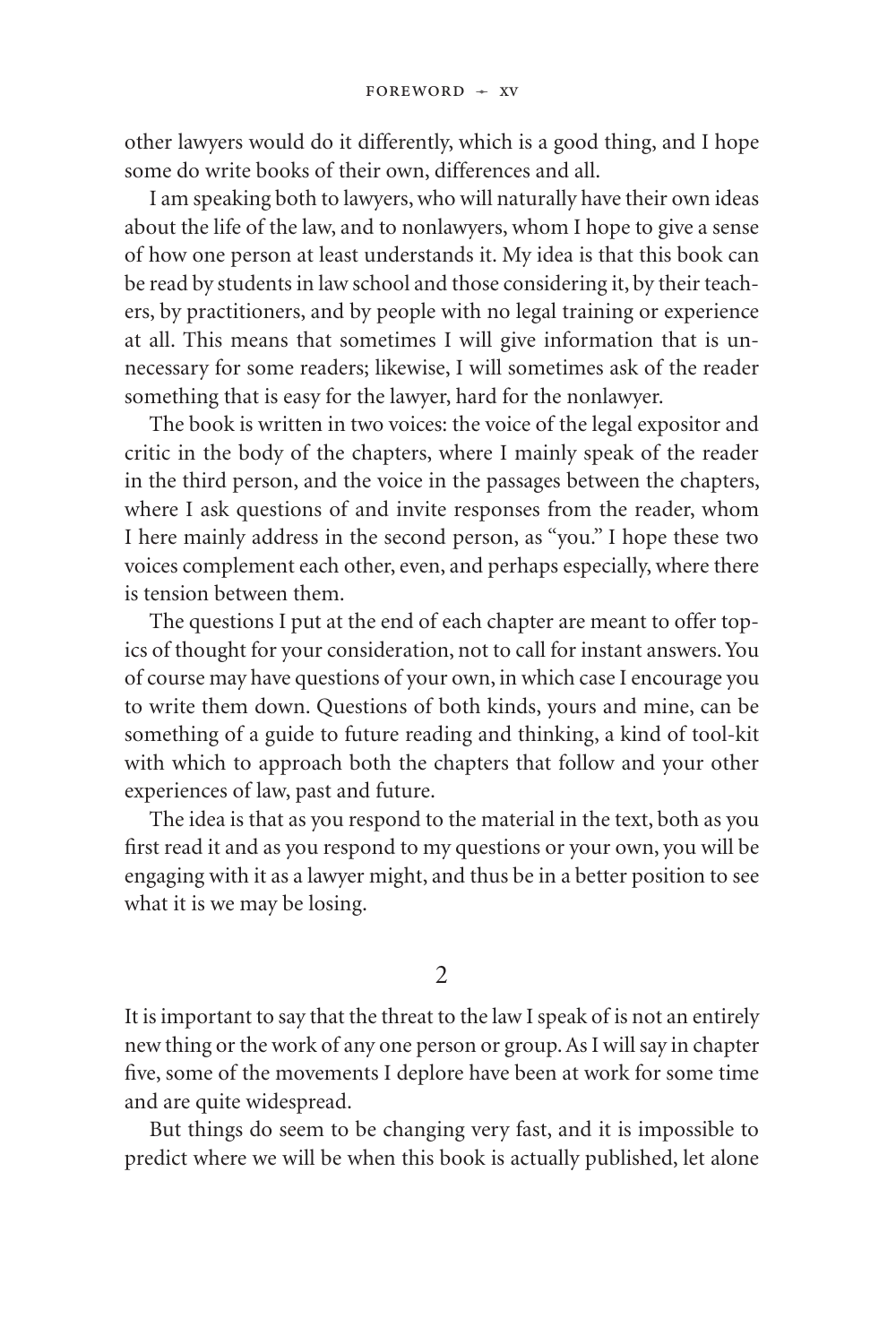two or three years later. We may by then have gone in a very good direction or a very bad one, or may be in a kind of unresolved chaos or worse. My hope is that this book will contribute in a small way to the strengthening of law and democracy, or at least to the preservation of its memory.

3

The first section of the book consists of three chapters on standard legal subjects: the Model Penal Code developed by the American Law Institute, a pair of judicial opinions by Oliver Wendell Holmes, and the way the law talks—and should talk—about what we call "race," especially in the context of what is called "affirmative action."

I hope what I say about these topics is valid and useful on the merits and as a matter of legal analysis. But as presented in this book I mean these chapters to have an additional and different kind of meaning, as examples of the kind of legal thought and expression that is now in danger of being lost. They represent, that is, versions of a widely shared activity, the activity of law, that is my real subject. It is that which I hope we can keep alive.

My aim is not only to represent that activity but to stimulate it in the reader. That is, as you read these chapters I hope you find yourself responding to points I make—to lines of argument, tentative conclusions, invocations of legal experience—and doing so sometimes with approval, sometimes with doubt, sometimes in opposition. In doing these things you will be engaging in the activity of law itself, and I hope you will feel that to be important.

For readers who have a legal education and training like my own this may seem familiar, fitting a bit like an old glove; for younger lawyers, and those who are not lawyers at all, it may seem strange and awkward. But even if it does, I still hope you will articulate your views to yourself as you read and do so in ways that engage your mind and imagination. If you do, you will be learning a certain way of doing law.<sup>2</sup>

<sup>2.</sup> Over the years I have written quite a lot about what I think excellence in legal thought and writing might be, most recently in *Living Speech: Resisting the Empire of Force* (2006). I could try to summarize what I have said elsewhere, but that would be a cumbersome and unsatisfactory exercise. Instead my object here is to present examples of what I think of as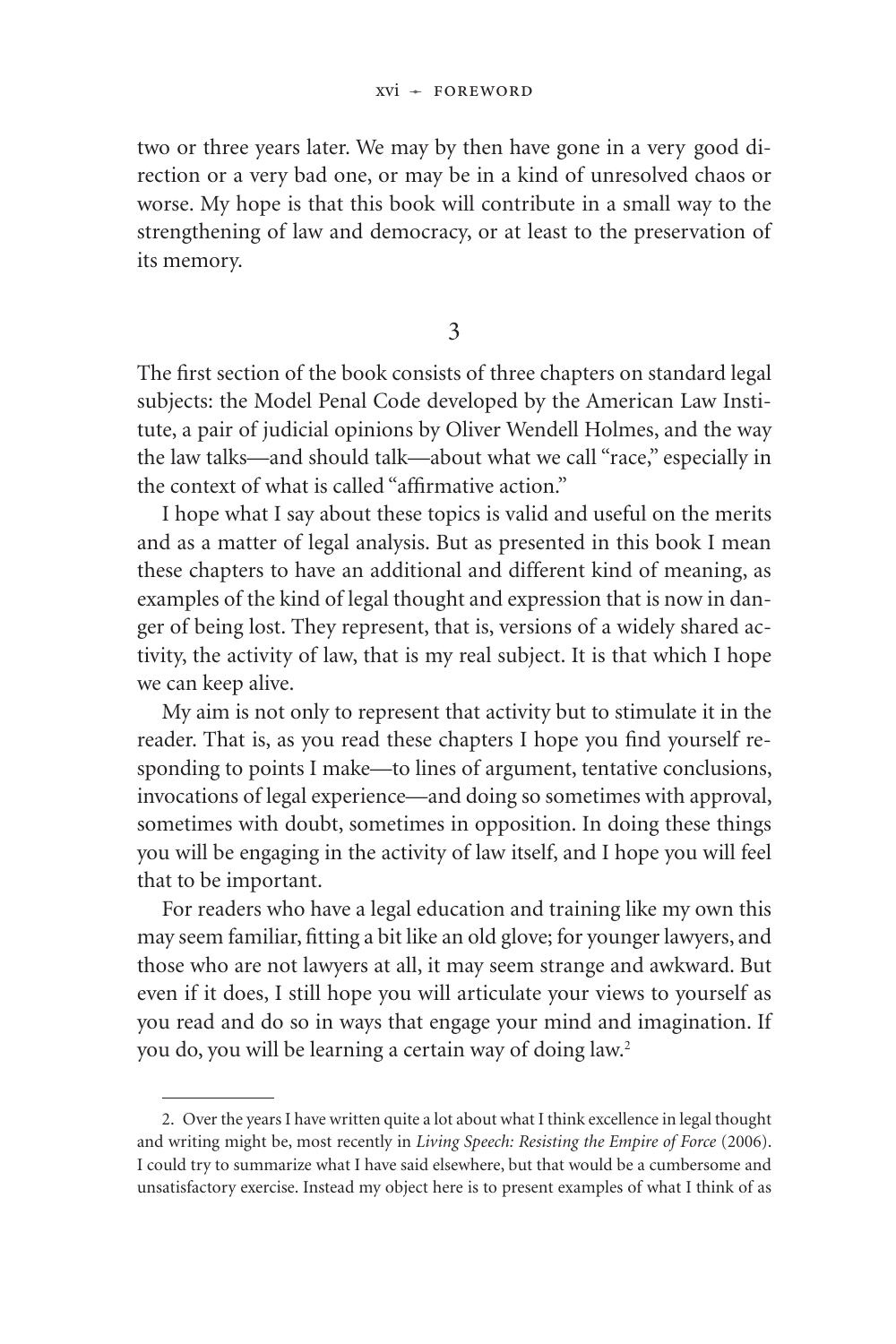The first level of the response I hope to stimulate in you as the reader is to think about the substantive legal questions I discuss, engaging with me as a fellow lawyer, even if you are doing this for the first time. The second level of response is to think about what you are doing when you respond, positively or negatively, to what you read—for, as I say, this will be one definition of the activity of law that is my subject. As you read, that is, you will be engaging in your own version of the activity of law, and I hope as you do that you can reflect on its nature and character and value.

I also hope for a third level of response, which is that you will raise your eyes from the page and ask yourself what it means for you and for our country and its life that the questions raised here are thought about as they are in the material you read, and in your own responses to it, that is, in the way of law. This is to ask what it means that we are part of a widespread legal culture, in which myriads of similar questions are constantly being contested and thought about and resolved in something like the way displayed here.

The law that I am hoping we can keep alive is a whole way of thinking and acting with each other. It is present in every state, every city, every courthouse, every law office, making up a web of connections that provides much of the informal constitution of our country.

How does the mode of thought set forth here, in which you yourself will engage, define and shape our public life? Who are the actors here judges, legislators, the Framers of the Constitution, lawyers—and what is the character of their relation with each other? With what degree of respect or skepticism does the good judge approach a statute, say, or contract? With what fears and hopes? Who do the human actors become when they adopt these roles? Who are we as citizens and lawyers: how are we talked about, how are we spoken to? How are these identities defined by the practices of legal thought I am trying to define?

What does it mean to live in a world like this? If it is lost, what will be lost?

legal excellence, which I mean to offer to you as an experience from which you can work out your own sense of it. Of course I do reveal my views, but I mean them only as suggestive. It is important to the life of this book that you engage with it in a way that makes the questions your own.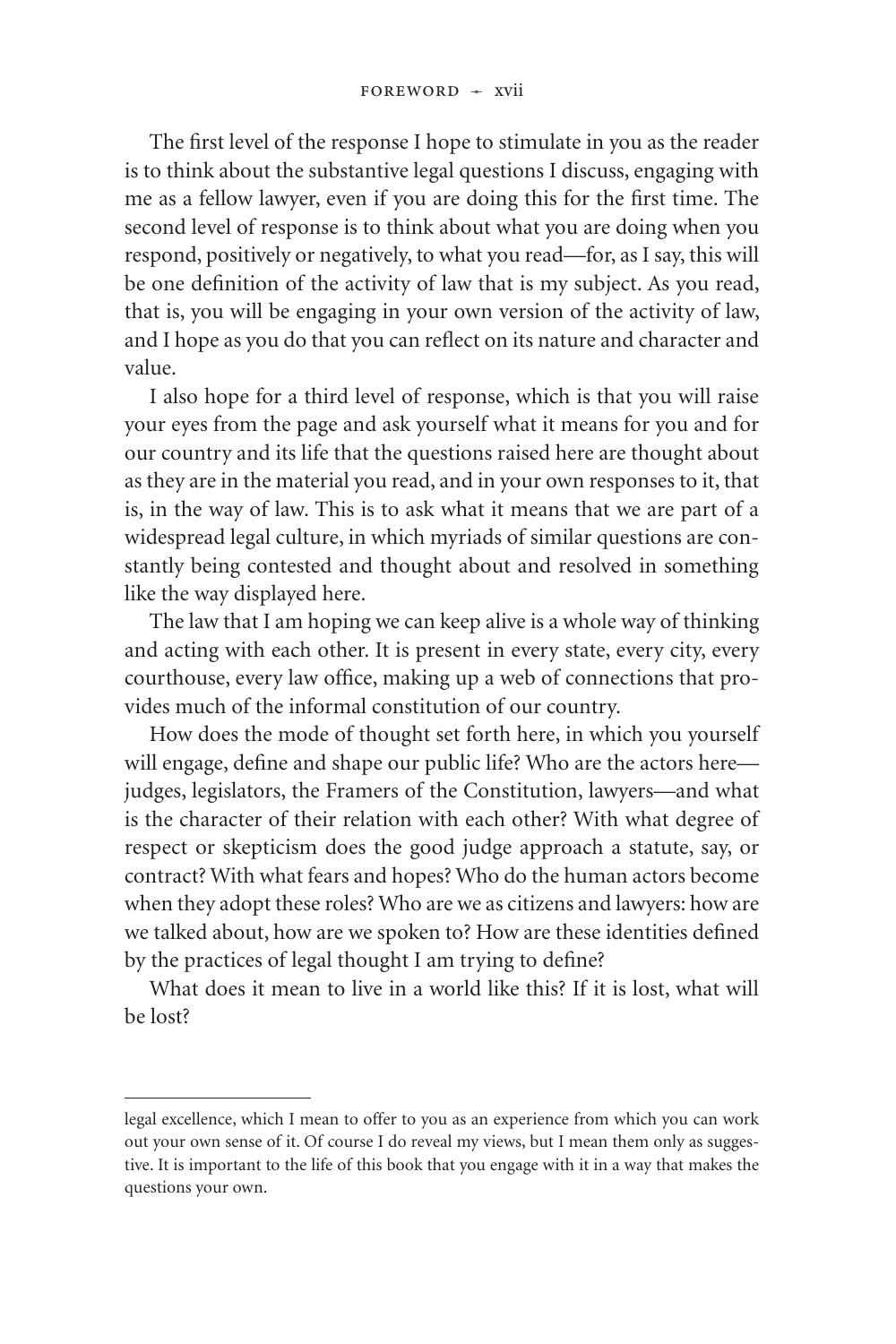Take for example the first chapter: what does it mean to live in a world in which there is a private organization called the American Law Institute which sees its responsibility as reforming the law, and doing so with the desire to make it more intelligible, more coherent, and more just? Here the subject is the criminal law, perhaps its most important branch: what does it mean that it is talked about as it is in this Model Code? What does it mean that judges and legislators have, are really required to have, the kind of knowledge that is the subject of this chapter?

Chapter two shifts focus from legislation to judicial action, trying to explicate two opinions by Justice Holmes in such a way as to identify the nature of his extraordinary achievement. In chapter three I address the question of "affirmative action," showing how I at least would define the questions presented by this practice and how I would try to resolve them. Here in particular I am implicitly inviting you to criticize what I am doing, because in that very criticism you will be acting out of your own sense of what the law should be.

The remaining three chapters continue to address and modify these questions. They consist of a brief chapter defining the art of the law as the art of confronting and living with a certain set of tensions; a chapter outlining the threats to which I think law has been subject for some time now; and a chapter in which I define the kind of education of mind and character that I think is needed if we are to survive the present crisis of democracy and law.

I think of law and democracy together because in our country I think they are so intertwined as to be different facets of the same reality. All of our law has its roots in democratic institutions which derive their authority, directly or indirectly, from what we call "the people." On the other side, democracy works through the law, again directly or indirectly. That is the only way it can work. In a real sense we cannot have our democracy without our law, or our law without our democracy. It is in fact this combination of law and democracy that gives us our national character and identity.

This is not equally true of every democratic state. Think of France, which has its own deep culture upon which the French can base their collective identity even through periods of invasion, puppet governments, and new and different constitutions. Much the same can be said of Italy and Greece and maybe many other countries too. But for us, it is